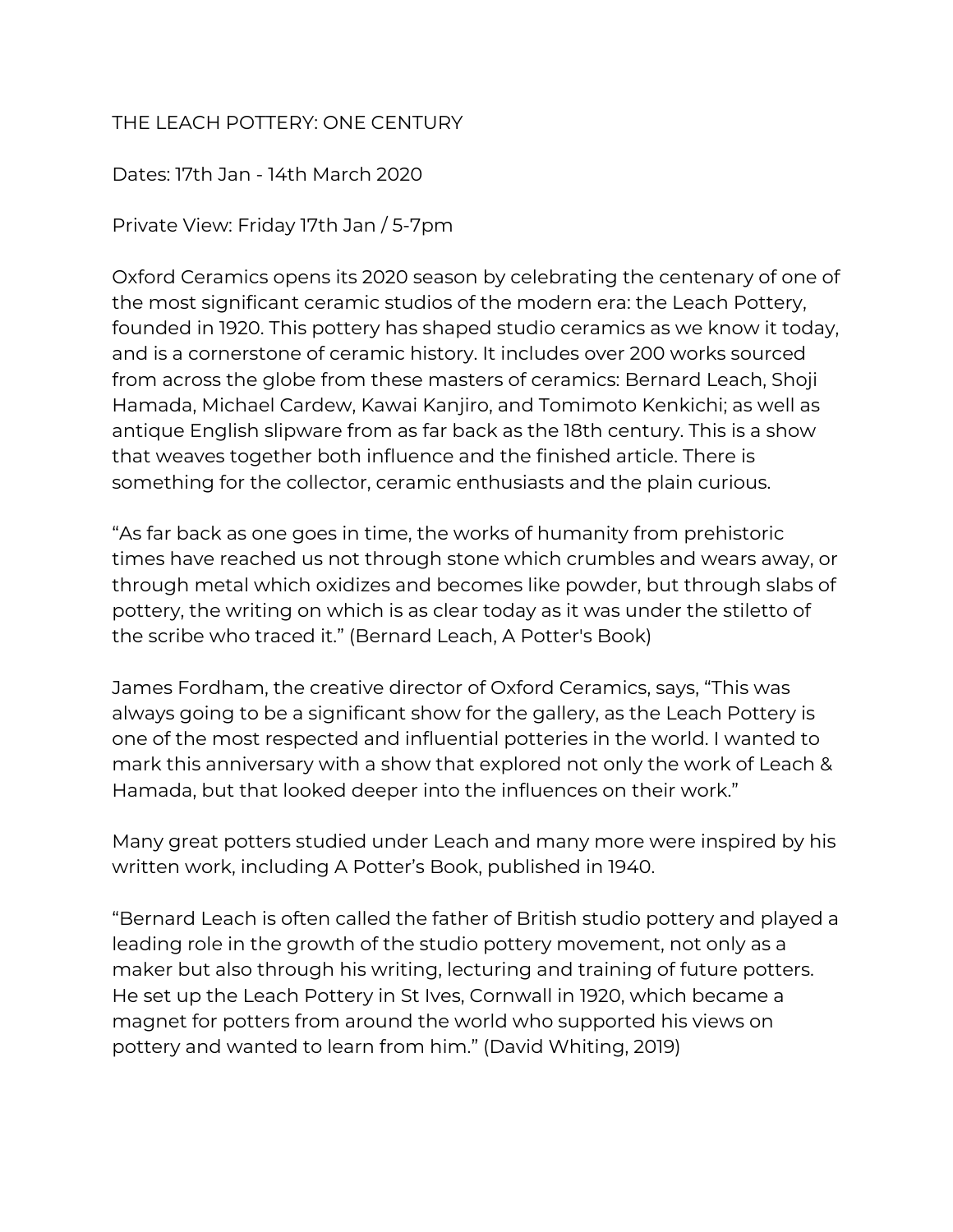Over the last 18 months, James has brought together several museum quality pieces from opposite ends of the globe, including works from the New York collectors Nancy and Andrew Ramage, whose collection, amassed over 20 years, includes important early works from Leach and Cardew, particularly slipware. Alongside these are works from distinguished Japanese collections, including two rare works from Tomimoto Kenkichi and Kawia Kanjiro – both figures in the formation of the 'Mingei movement.'

These are complemented by several rare books published by Yanagi in 1935 that document the folk craft movement in Japan that influenced Leach and Hamada. These were equivalent to today's weekly magazines, but produced in small numbers, with handmade textile covers, wood block prints, and original photos of pots.

Fordham's highlights for this show include:



Pictured: *Squared Plate by Tomimoto Kenkichi*, 1940, in signed, fitted box, with enamel decoration, 7.5 x 28.5 x 28.5 cms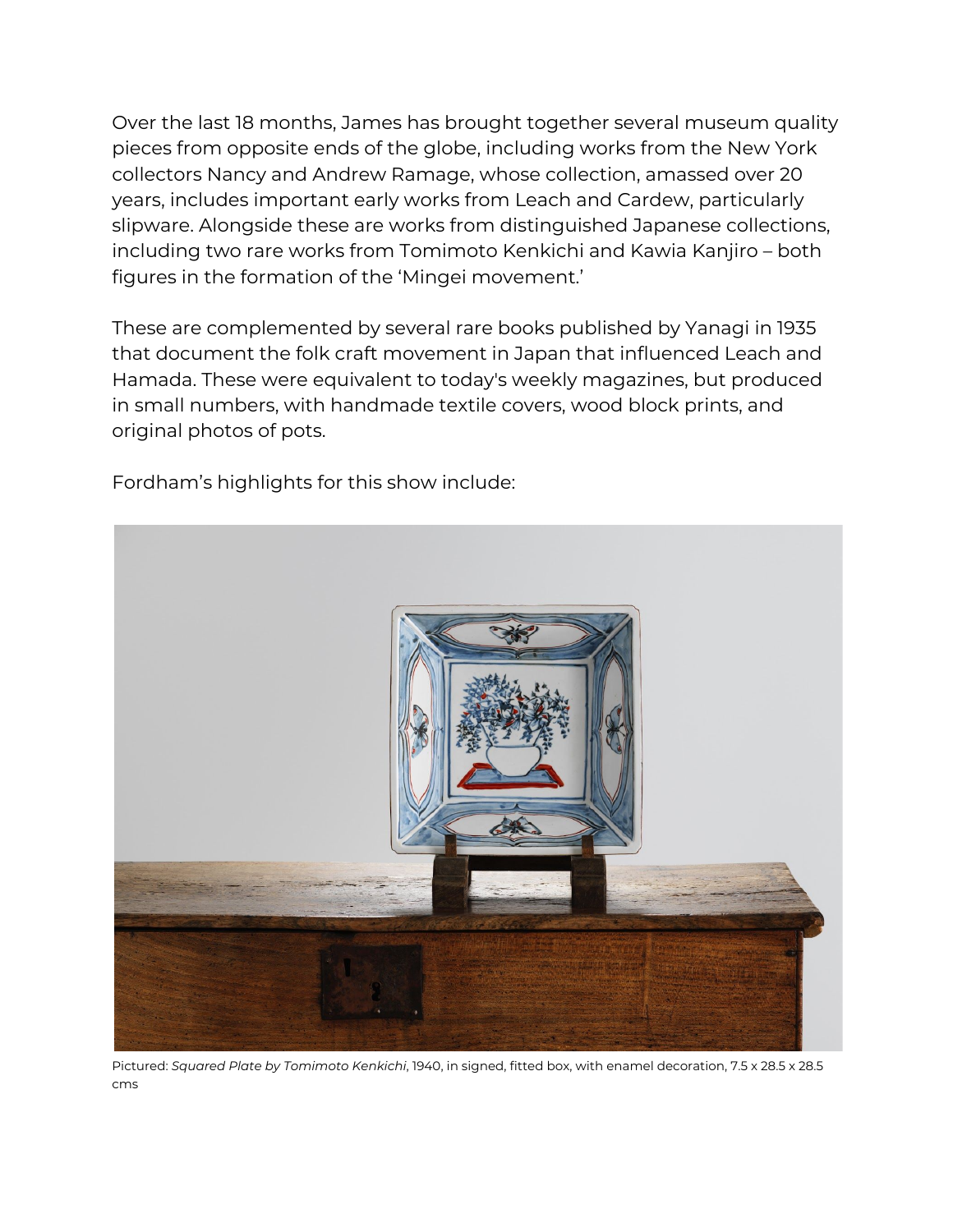A Tomimoto dish, made in the winter of 1940, is an exceptional piece rarely seen outside of museum collections. All of Tomimoto's work is unique and very few pieces are in the UK. There are a handful in UK museum collections, and a few more in Japan. Tomimoto was a trained painter, like Leach, and they met in 1913. As Leach wanted to learn more about Japanese potters, he enlisted Tomimoto's help. They befriended Hamada and it was through him that Leach was introduced to the craft. Tomimoto is considered a true master of ceramics.



Pictured: A rare and important Leaping Salmon Vase by Bernard Leach, c1950, BL and St Ives and 'England' seals near base, stoneware, 28.5 x 15 cms / with *O kinawa Style Tea Bowl by Shoji Hamada*, 1970, 8.5 x 13 cms

A Leach vase with a leaping salmon design very similar to one in the collection at the York Art Museum from the Milner-White Collection which has been described as "York's most important pot." That piece was made around 1930-31 by Leach and is considered by many (including Leach himself) to be his best work. It features the famous bracken-ash glaze and is one of the rare pots where the glaze was completely successful. This glaze, along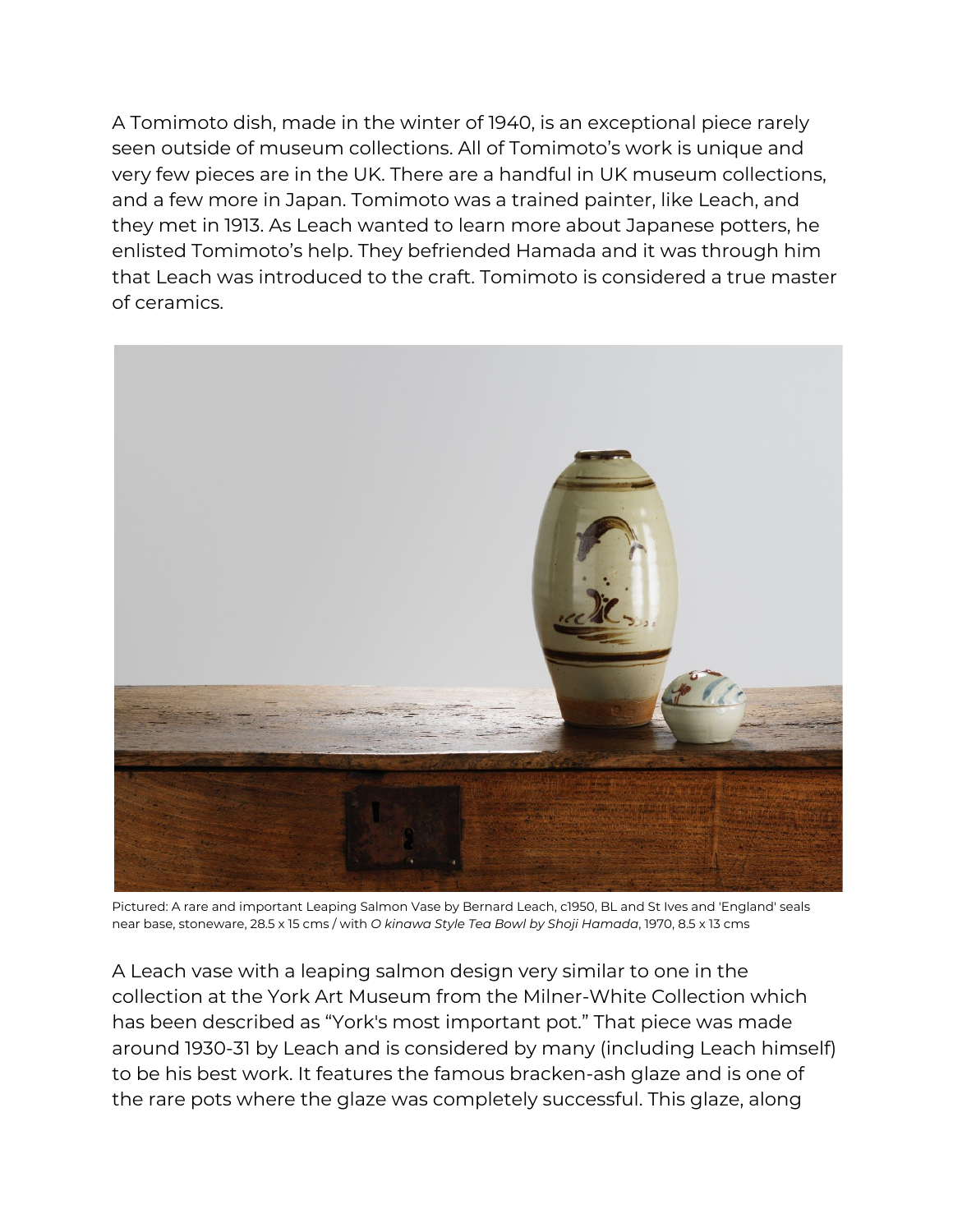with the Chinese-influenced shape and skilfully painted leaping salmon motif (which consists of only 26 brush strokes) combine to produce one of the UK's finest and most famous studio pots of the 20th century. (A BBC History of the world)



*Pictured: St Ives Slipware Jug by Michael Cardew,* MC and St Ives seals, 22 x 19 cms / with *2 Tankards by Bernard Leach,* St Ives seal on both and BL script mark to one, slipware with incised text 'Drink about brother, when this is down we'll have another' and 'St Ives, 1929'. 11 x 8.5 and 11 x 8

Two early slipware tankards by Bernard Leach and a Devon Harvest jug with script lettering made by Cardew, c 1925.